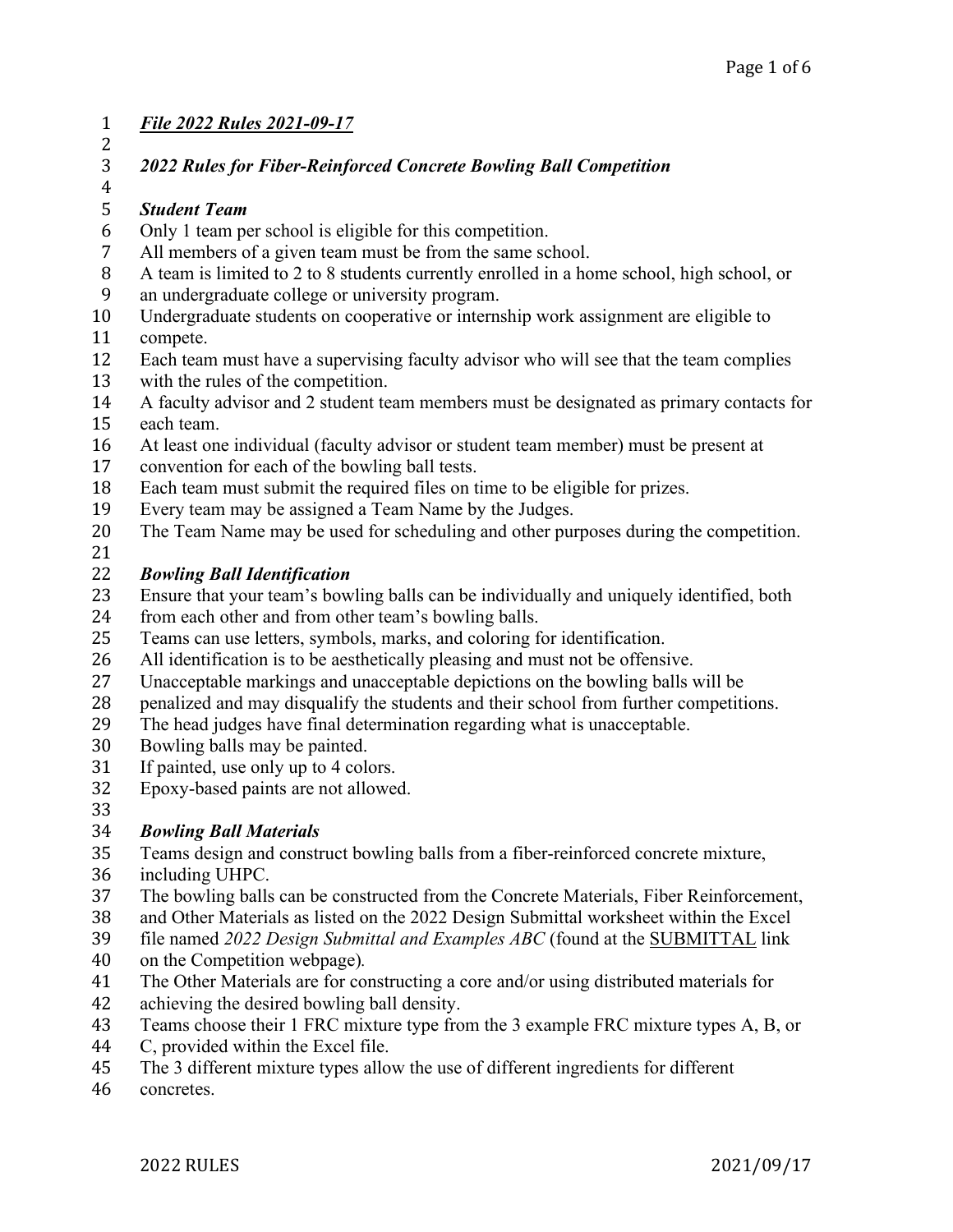- 47 Example mixtures A and B use individual ingredients.<br>48 Mixture C uses a prepackaged/pre-blended product as
- 48 Mixture C uses a prepackaged/pre-blended product as an ingredient.<br>49 The Team's bowling balls are to be produced from the Team chosen
- 49 The Team's bowling balls are to be produced from the Team chosen mixture type.<br>50 Only those Concrete Material ingredients listed in each individual mixture type are
- 50 Only those Concrete Material ingredients listed in each individual mixture type are<br>51 allowed
- 51 allowed.<br>52 The disal
- 52 The disallowed Concrete Material ingredients are indicated in each mixture type<br>53 respectively with cell entries XA, XB, or XC.
- 53 respectively with cell entries XA, XB, or XC.<br>54 Fill the cells of the worksheet 2022 Design Su
- 54 Fill the cells of the worksheet 2022 Design Submittal following the chosen mixture type.<br>55 Do not add or delete rows or columns to the Design Submittal worksheet.
- 55 Do not add or delete rows or columns to the Design Submittal worksheet.<br>56 You must include the appropriate text XA, XB, or XC in the cells as show
- 56 You must include the appropriate text XA, XB, or XC in the cells as shown for disallowed ingredient materials.
- 57 disallowed ingredient materials.<br>58 Refer to the Example A, B, or C
- 58 Refer to the Example A, B, or C for the proper number of places after the decimal for the numerical Values and Volumes.
- 59 numerical Values and Volumes.<br>60 The text for Other Materials shou 60 The text for Other Materials should use no more than 5 words to describe each material or color.
- 61 or color.
- 62<br>63

# 63 *Concrete Materials*

- 64 Only the Concrete Materials listed in the Design Submittal can be used.<br>65 UHPC suppliers from the ACI 239 UHPC committee are listed as possible.
- 65 UHPC suppliers from the ACI 239 UHPC committee are listed as possible suppliers of prepackaged/pre-blended product or other concrete materials (found at the
- 66 prepackaged/pre-blended product or other concrete materials (found at the 67 MANUFACTURERS link on the Competition webpage).
- 67 MANUFACTURERS link on the Competition webpage).<br>68 Not all the materials listed are required to be used.
- 68 Not all the materials listed are required to be used.<br>69 Patching, filling, or repair of honeycombed surface
- 69 Patching, filling, or repair of honeycombed surfaces after casting is allowed.<br>70 Materials to correct the honeycombed surfaces must be selected from the exa
- 70 Materials to correct the honeycombed surfaces must be selected from the exact same<br>71 materials used in the Design Submittal.
- materials used in the Design Submittal.
- 72

# 73 *Fiber Reinforcement*

- 74 The bowling ball must be made with fiber reinforcement.<br>75 No other type of reinforcement is allowed.
- 
- 75 No other type of reinforcement is allowed.<br>76 Fiber suppliers from the ACI 544 Fiber Rei 76 Fiber suppliers from the ACI 544 Fiber Reinforced Concrete committee are listed as<br>77 possible fiber suppliers (found at the MANUFACTURERS link on the Competition
- 77 possible fiber suppliers (found at the MANUFACTURERS link on the Competition webpage).
- 78 webpage).<br>79 The Fiber l
- 79 The Fiber Reinforced Concrete Association also lists possible fiber suppliers on their<br>80 website (http://fiberreinforcedconcrete.org).
- 80 website (http://fiberreinforcedconcrete.org).<br>81 The Design Submittal shall use no more than
- 81 The Design Submittal shall use no more than 2 fiber material types from the 4 fiber<br>82 material types as described by the ASTM specifications listed in the Design Submit
- 82 material types as described by the ASTM specifications listed in the Design Submittal.<br>83 Do not use any other fiber materials.
- 83 Do not use any other fiber materials.<br>84 Fibers must be commercially availab
- 84 Fibers must be commercially available.<br>85 Regardless of fiber material type, all fib
- 85 Regardless of fiber material type, all fibers are to be the same length and the maximum 86 length is 60 mm.
- 86 length is 60 mm.<br>87 The fibers may be The fibers may be used at any dosage or volume fraction.
- 88<br>89

# 89 *Other Materials*

- 90 The bowling ball mass can be met with different materials and different densities than the listed Concrete Materials and Fibrous Reinforcement.
- 91 listed Concrete Materials and Fibrous Reinforcement.<br>92 The Other Materials cannot be a Concrete Material or
- The Other Materials cannot be a Concrete Material or a Fiber Reinforcement.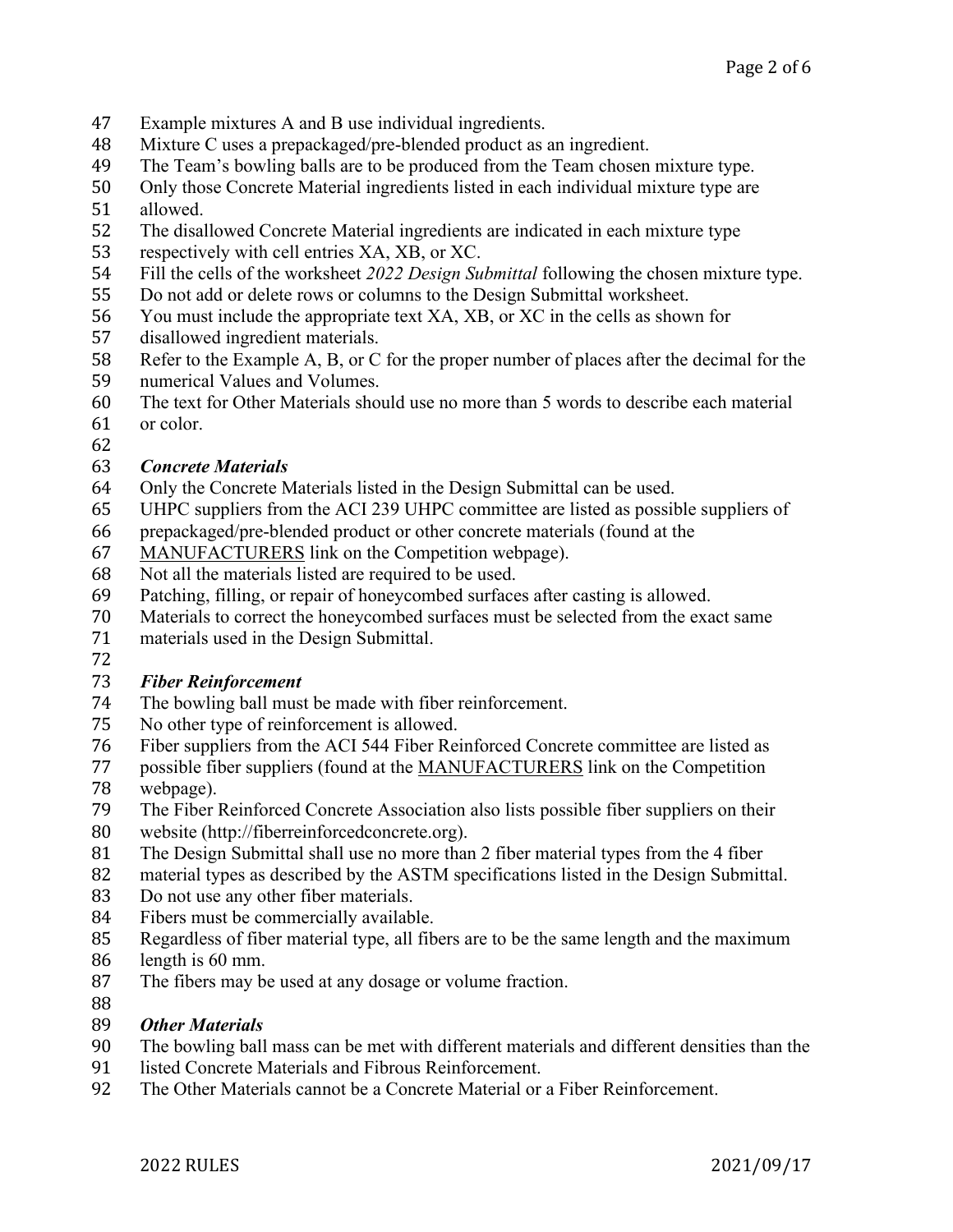- 93 The Other Materials can be mixed or used within the bowling ball to meet the mass requirement.
- 94 requirement.<br>95 Some exampl
- 95 Some examples are:<br>96 The Other Materials
- 96 The Other Materials can be grouped together as a centered Core.<br>97 The Other Materials can also be homogeneously Distributed with
- 97 The Other Materials can also be homogeneously Distributed within the FRC Mixture.<br>98 The bowling balls may have multiple layers of different densities or one core with a
- 98 The bowling balls may have multiple layers of different densities or one core with a different density.
- 99 different density.<br>100 Expanded polysty
- 100 Expanded polystyrene beads are an example of an acceptable homogeneously distributed
- 101 Other Materials.<br>102 A balloon filled
- 102 A balloon filled with expanded polystyrene beads is an example of an acceptable core<br>103 using 2 Other Materials.
- 103 using 2 Other Materials.<br>104 The use of Other Materia
- 104 The use of Other Materials is optional.<br>105 Use none or up to 4 Other Materials.
- 105 Use none or up to 4 Other Materials.<br>106 The Other Materials used are to be lis
- 106 The Other Materials used are to be listed on the submittal with the respective volumes for<br>107 Core and Distributed Other Materials.
- Core and Distributed Other Materials.
- 108<br>109

- 109 *Curing* 110 Curing shall be at atmospheric pressure.<br>111 The curing temperatures shall not exceed
- 111 The curing temperatures shall not exceed the boiling point of water.<br>112 Use of a standard moist-curing room is permitted.
- Use of a standard moist-curing room is permitted.
- 113<br>114

## 114 *Bowling Ball Design Category*

- 115 Design makes choices with predictions.<br>116 Design occurs prior to the convention.
- 116 Design occurs prior to the convention.<br>117 Design is indeterminate and predicts he
- 117 Design is indeterminate and predicts how the bowling ball will behave.<br>118 The predictions can be from calculations and practical knowledge.
- 118 The predictions can be from calculations and practical knowledge.<br>119 The design category compares predictions and convention results.
- 119 The design category compares predictions and convention results, so each team is competing against itself.
- 120 competing against itself.<br>121 The winning team for thi
- 121 The winning team for this category has the least difference between predictions and results.
- 122 results.<br>123 The inte The intended analogy is about a project proposal (designed behavior prediction).
- 124<br>125

# 125 *Bowling Ball Analysis Category*

- 126 Analysis evaluates choices with testing.<br>127 Analysis occurs during the convention.
- 127 Analysis occurs during the convention.<br>128 Analysis is determinate and tests how the
- 128 Analysis is determinate and tests how the bowling ball has behaved.<br>129 The analysis will be from tests and practical experience.
- 129 The analysis will be from tests and practical experience.<br>130 The analysis category compares convention test results,
- 130 The analysis category compares convention test results, so each team is competing against all the other teams.
- 131 against all the other teams.<br>132 The winning team for this of
- 132 The winning team for this category has more points than the other teams.<br>133 The intended analogy is about an executed project (judged analysis testing
- The intended analogy is about an executed project (judged analysis testing).
- 134<br>135

## 135 *Scoring*

- 136 These scores will be converted into category points based on relative importance and a<br>137 100-points based score.
- 100-points based score.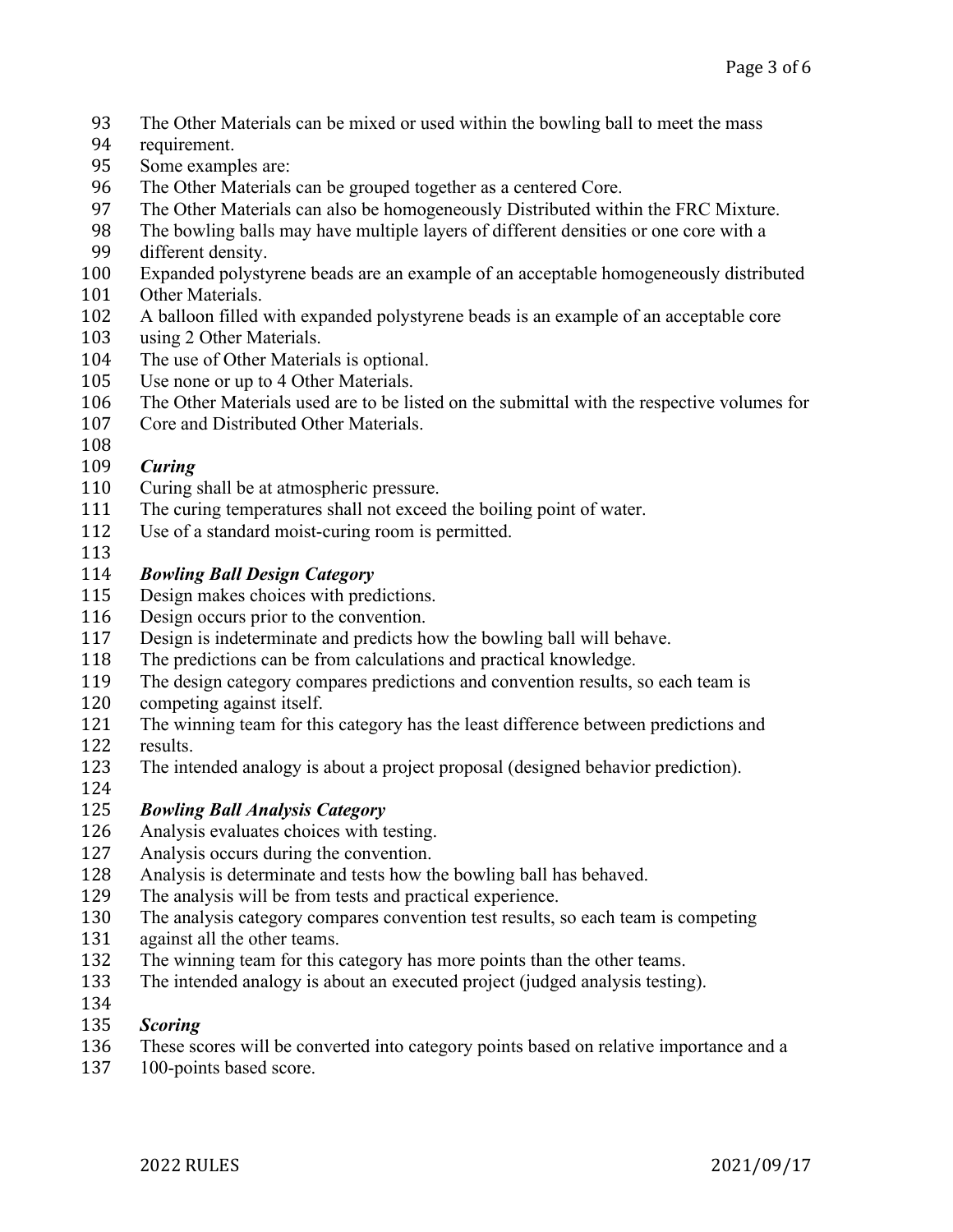- 138 The team rankings will be based on the number of category points earned as a result of each bowling ball test for that category.
- 139 each bowling ball test for that category.<br>140 The bowling ball tests and score percent
- 140 The bowling ball tests and score percentages are listed and summarized with the percentage of the total score for each category.
- 141 percentage of the total score for each category.<br>142 Prizes will be awarded in the Design and Analy
- Prizes will be awarded in the Design and Analysis categories of this competition.
- 143<br>144

## 144 *Judging*

- 145 The judges retain the right to use any means or methods they feel are necessary to verify 146 and enforce the rules and requirements of the competition. 146 and enforce the rules and requirements of the competition.<br>147 The judges retain the right to interpret, modify, or eliminate
- 147 The judges retain the right to interpret, modify, or eliminate any section or sections of these rules as special circumstances arise.
- 148 these rules as special circumstances arise.<br>149 Judges may allow teams to compete that a
- Judges may allow teams to compete that are not eligible for prizes.

### 150<br>151 151 *Bowling Ball Tests and Competition*

- 152 Each team shall bring to the competition: 2 bowling balls, 2 copies of their Design<br>153 Submittal, and 2 "see-through or clear" sample bags of each fiber used.
- 153 Submittal, and 2 "see-through or clear" sample bags of each fiber used.<br>154 Each sample bag must contain at least 10 fibers.
- 154 Each sample bag must contain at least 10 fibers.<br>155 For example, if 2 fiber material types are used the
- 155 For example, if 2 fiber material types are used then 4 bags are necessary.<br>156 Both balls will be used in the competition and based on the judges' selection
- 156 Both balls will be used in the competition and based on the judges' selection.<br>157 The judge will select either ball for crushing or bowling.
- 157 The judge will select either ball for crushing or bowling.<br>158 Teams with bowling balls outside the test range or limits
- 158 Teams with bowling balls outside the test range or limits of the test may be disqualified<br>159 from the competition and ineligible for prizes.
- 159 from the competition and ineligible for prizes.<br>160 The head judges may allow the team with balls
- 160 The head judges may allow the team with balls outside the range or limits to continue in the competition but are not required to do so.
- 161 the competition but are not required to do so.<br>162 Continuation in the competition does not mea
- 162 Continuation in the competition does not mean the Team is eligible for Prizes.<br>163 Modification of entries shall not be permitted once they are accepted for the co
- 163 Modification of entries shall not be permitted once they are accepted for the competition<br>164 at check-in during the day of the competition.
- at check-in during the day of the competition.
- 165<br>166

# 166 *Specifications Test (10 % of each Category)*

- 167 Each team must submit their forms and files for consideration for prizes.<br>168 Fill forms and files completely, correctly, and in a readable and timely m
- 168 Fill forms and files completely, correctly, and in a readable and timely manner.<br>169 Directions for filling forms and files are mostly self-explanatory with examples.
- 169 Directions for filling forms and files are mostly self-explanatory with examples.<br>170 Compliance with these specifications and files and schedule will establish your s
- 170 Compliance with these specifications and files and schedule will establish your score.<br>171 Penalties will apply for missing the scheduled dates for Registration and Submittals.
- 171 Penalties will apply for missing the scheduled dates for Registration and Submittals.<br>172 Teams will receive 0.5-point penalty per day after Registrations are due.
- 172 Teams will receive 0.5-point penalty per day after Registrations are due.<br>173 Teams will receive 1.0-point penalty per day after Submittals are due.
- 173 Teams will receive 1.0-point penalty per day after Submittals are due.<br>174 Teams with 8.0-point penalties or more are not eligible for prizes.
- 174 Teams with 8.0-point penalties or more are not eligible for prizes.<br>175 Penalties will apply for Teams that check-in either too early or too
- 175 Penalties will apply for Teams that check-in either too early or too late for the scheduled times on the day of the Competition.
- 176 times on the day of the Competition.<br>177 Before convention, the judges will ev
- 177 Before convention, the judges will evaluate the files.<br>178 Safe and professional behavior is expected during the
- 178 Safe and professional behavior is expected during the competition.<br>179 Disruptive and unsafe behavior will be penalized in the scoring of t
- Disruptive and unsafe behavior will be penalized in the scoring of the team.
- $\frac{180}{181}$
- 181 *Mass Test (10% of each Category)*
- Each bowling ball mass shall be  $5,500 +/- 500$  g.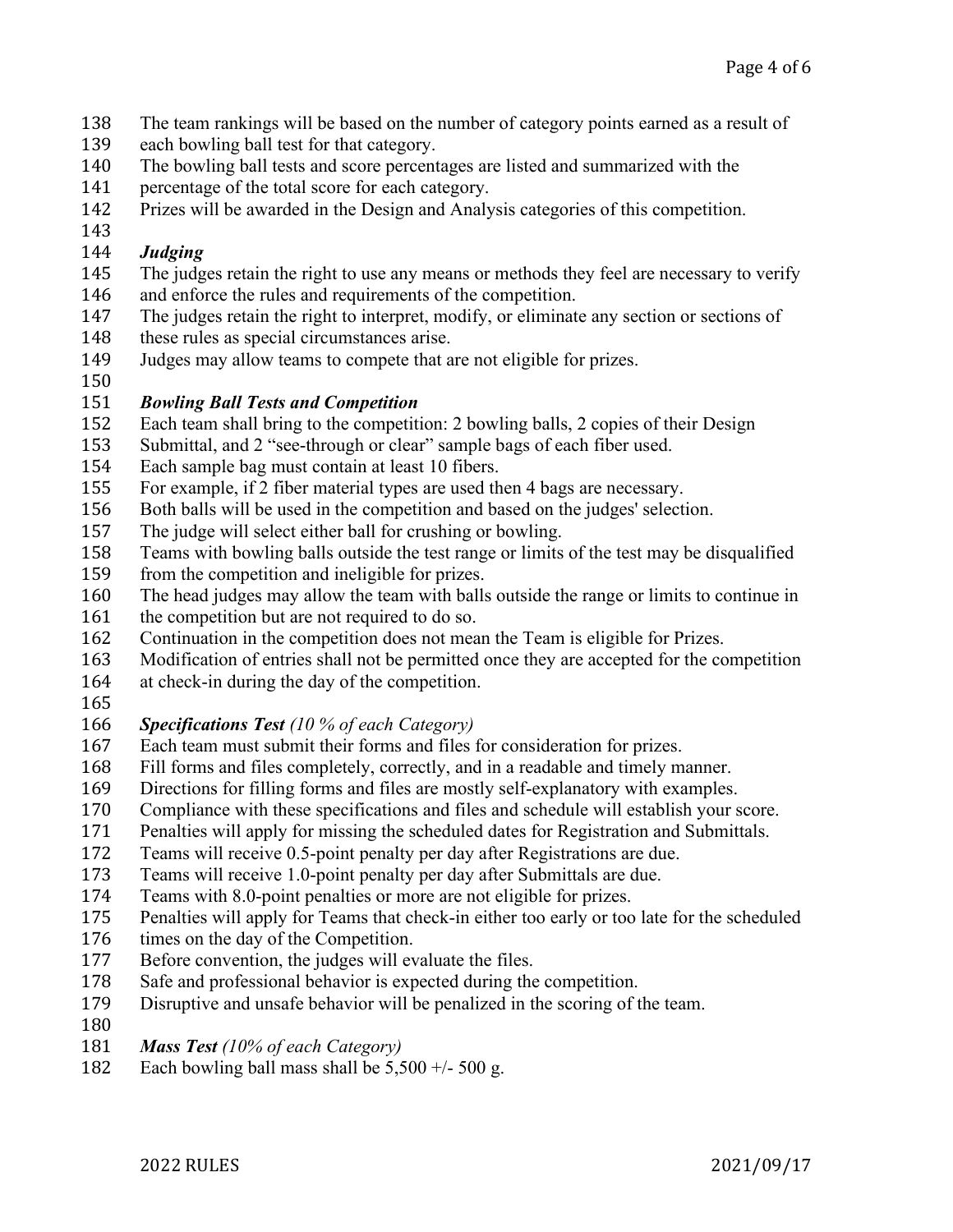- 183 The mass of each ball will be measured and documented by the judges for adherence to the bowling ball mass consistency requirements set forth in these rules.
- 184 the bowling ball mass consistency requirements set forth in these rules.<br>185 All balls will be weighed using the same scale of the judges' choice.
- 185 All balls will be weighed using the same scale of the judges' choice.<br>186 Any ball outside of the stated mass range receives a Mass Test Score
- 186 Any ball outside of the stated mass range receives a Mass Test Score of zero (0).<br>187 Any ball within the stated mass range receives a Mass Test Score =  $5.500 -$  absol
- 187 Any ball within the stated mass range receives a Mass Test Score =  $5,500$  absolute value of (actual ball's mass  $5,500$ ).
- 188 value of (actual ball's mass  $5,500$ ).<br>189 The Team's Mass Test Score is the su
- The Team's Mass Test Score is the sum of each ball's Mass Test Score.
- 190<br>191
- 191 *Diameter Test (10% of each Category)*
- 192 The bowling ball shall be spherical.<br>193 The bowling ball shall measure 200
- 193 The bowling ball shall measure  $200 \pm 15$  mm diameter.<br>194 Each ball will be measured along three different axes are
- 194 Each ball will be measured along three different axes arbitrarily selected by the judges for<br>195 adherence to the bowling ball diameter consistency requirements set forth in these rules.
- 195 adherence to the bowling ball diameter consistency requirements set forth in these rules.<br>196 Any ball that has any one diameter measurement outside of the stated diameter range
- 196 Any ball that has any one diameter measurement outside of the stated diameter range<br>197 exceives a Diameter Test Score of zero (0).
- 197 receives a Diameter Test Score of zero (0).<br>198 Any ball with all diameter measurements w
- 198 Any ball with all diameter measurements within the stated diameter range receives a<br>199 Diameter Test Score =  $600 -$  absolute value of (sum of three diameter measurements
- 199 Diameter Test Score =  $600$  absolute value of (sum of three diameter measurements  $200$   $600$ ).
- 200 600).<br>201 The T The Team's Diameter Test Score is the sum of each ball's Diameter Test Score.
- 202<br>203
- 203 *Bowling Test (30% of each Category)*
- 204 The ball selected by the judges for bowling will be used by the team to "roll" and score<br>205 modified frames of bowling. 205 modified frames of bowling.<br>206 The bowling apparatus (ramp
- 206 The bowling apparatus (ramp, lane, and pins) will be provided at the competition.<br>207 The Ramp is approximately 1470 mm long, 670 mm wide, and 620 mm in height to
- 207 The Ramp is approximately 1470 mm long, 670 mm wide, and 620 mm in height to achieve a reasonable ball speed. 208 achieve a reasonable ball speed.<br>209 The bowling lane will be approx
- 209 The bowling lane will be approximately 1000 mm wide and 4000 mm long or longer.<br>210 Six standard-sized bowling pins will be used.
- 210 Six standard-sized bowling pins will be used.<br>211 During the day of the competition, the judges
- 211 During the day of the competition, the judges will decide these details based upon the 212 total number of teams for the competition:
- 212 total number of teams for the competition:<br>213 1-Pin arrangement and spacing.
- 213 1-Pin arrangement and spacing,<br>214 2-How many rolls per frame.
- 214 2-How many rolls per frame,<br>215 3-How many frames will be b
- 215 3-How many frames will be bowled, and<br>216 4-Horizontal adjustments to the ramp for
- 216 4-Horizontal adjustments to the ramp for aiming the ball.<br>217 Further, judges will have the right to control the time for the bow
- 217 Further, judges will have the right to control the time for the bowling by imposing a time<br>218 limit for the bowling portion of the competition to ensure that not too much time is spent

218 limit for the bowling portion of the competition to ensure that not too much time is spent<br>219 aiming or adjusting for the ball roll or a maximum amount of time to accomplish the

219 aiming or adjusting for the ball roll or a maximum amount of time to accomplish the number of rolls for the chosen number of frames.

- 220 number of rolls for the chosen number of frames.<br>221 In this case and if the total allowed number of roll
- 221 In this case and if the total allowed number of rolls are not completed at the expiration of the allowed time, the score attained during the time limit will be the team's bowling
- 222 the allowed time, the score attained during the time limit will be the team's bowling<br>223 score.
- 223 score.<br>224 No pra
- 224 No practice rolls will be given to any team or individual prior to the test.<br>225 Any practice rolls on ACI equipment will result in team disqualification.
- 225 Any practice rolls on ACI equipment will result in team disqualification.<br>226 Under no circumstances is any ball to be run with, walked fast with, throw 226 Under no circumstances is any ball to be run with, walked fast with, thrown, launched, or catapulted anywhere within the hotel venue.
- catapulted anywhere within the hotel venue.